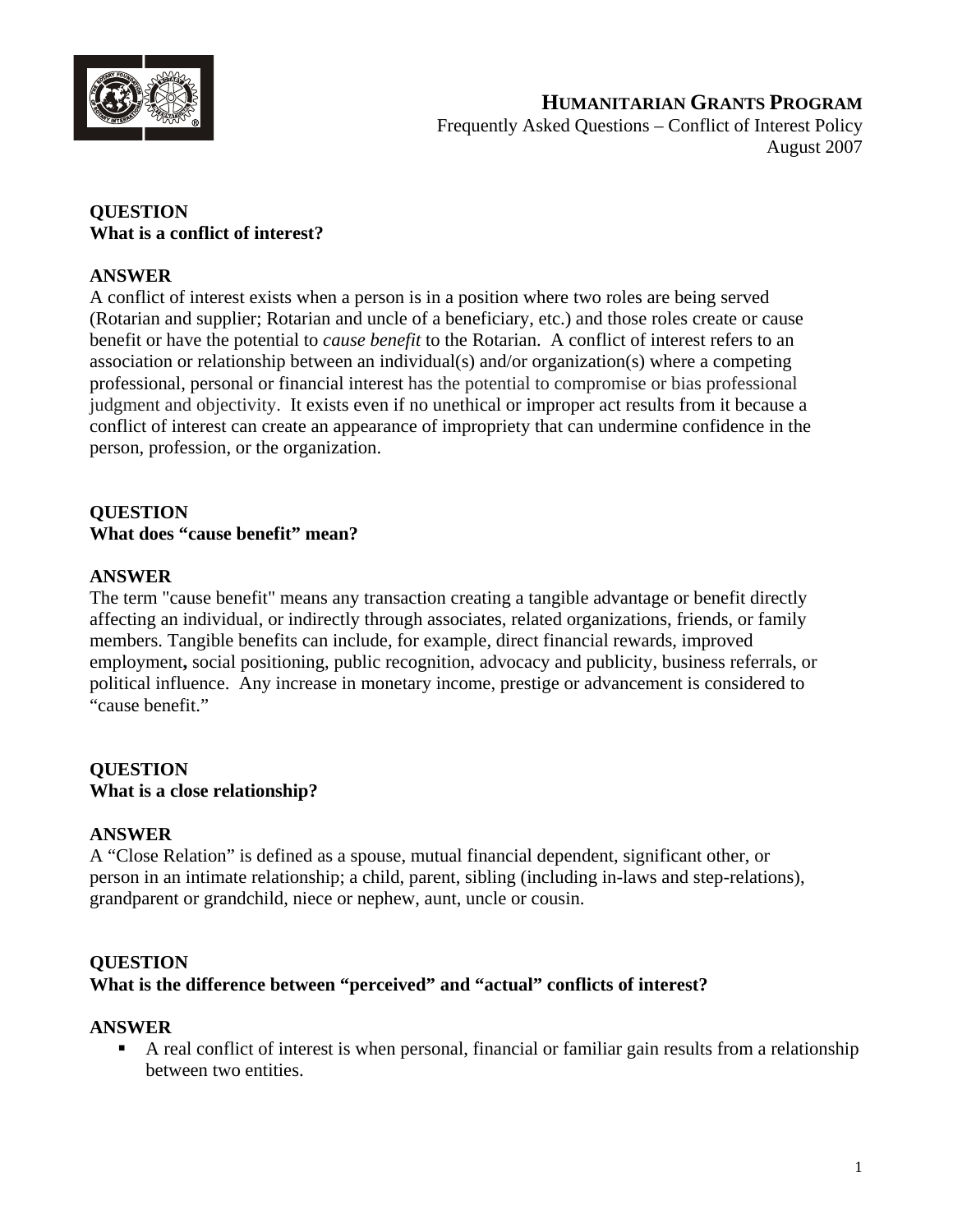A perceived conflict of interest is when there could appear to be a personal, financial or familiar gain because there is no other information to confirm or refute this appearance to the outside observer.

# **QUESTION Why is there a conflict of interest policy?**

## **ANSWER**

A particular conflict of interest is neither good nor bad, but its presence can interfere with perceptions about a person's objectivity and independence. Someone exploiting a conflict of interest or mishandling conflicting relationships can cause ill will or create a perception of wrong-doing. The most important characteristic of The Rotary Foundation is its good name and reputation, which has been created by Rotarians worldwide. Maintaining our good name and reputation depend upon our willingness to adhere to the highest ethical standards in our professional and business practices.

## **QUESTION**

## **What are some possible conflicts of interest in relation to Humanitarian Grants?**

#### **ANSWER**

There are three categories in which possible conflicts of interest may arise with Humanitarian Grants:

- Familial Conflict of Interest (a close familial relation to a Rotarian benefits from involvement),
- Personal Conflict of Interest (there is personal gain from involvement such as political gains, increased stature in business or in the community, etc.)
- Financial Conflict of Interest (monetary gain either direct or indirect).

## **QUESTION**

## **Does this mean that Rotarian run businesses cannot be used to purchase supplies for a grant?**

#### **ANSWER**

No. A Rotarian run business may be used. However, the following things need to occur:

- The fact that the supplier is a Rotarian must be disclosed in the grant application or reported to the Grant Coordinator,
- **There should be a transparent bidding process where quotes are obtained from 3 suppliers, and**
- There is written justification as to why the Rotarian run business was selected if it was not the lowest quote (such as quality is better, the other businesses are too far away, etc.)

Business transactions with individuals or entities with which there is an actual or perceived conflict of interest can be completed upon approval of the general secretary if such transaction is being completed at actual cost of the product(s) or service(s) and the sales quote was obtained through a fair, open and thorough request for proposals or bidding process. Disclosure of such transactions must be made during the grant application process.